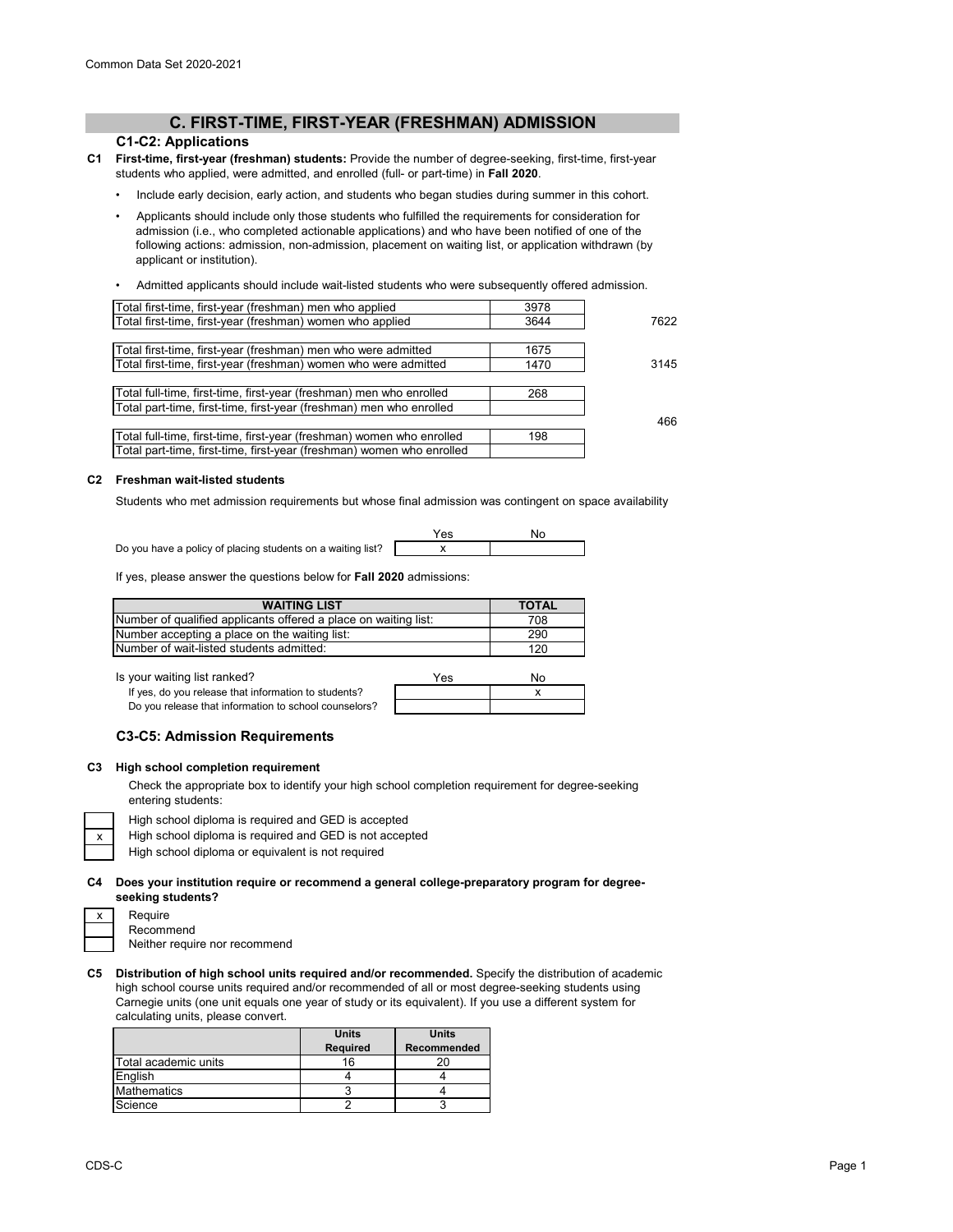| Of these, units that must be |     |  |
|------------------------------|-----|--|
| lab                          |     |  |
| Foreign language             |     |  |
| Social studies               |     |  |
| History                      |     |  |
| Academic electives           |     |  |
| <b>Computer Science</b>      |     |  |
| Visual/Performing Arts       |     |  |
| Other (specify)              | N/A |  |

# **C6-C7: Basis for Selection**

**C6** Do you have an open admission policy, under which virtually all secondary school graduates or students with GED equivalency diplomas are admitted without regard to academic record, test scores, or other qualifications? If so, check which applies:

Open admission policy as described above for all students

other (explain): Open admission policy as described above for most students, but- selective admission for out-of-state students selective admission to some programs

### **C7 Relative importance of each of the following academic and nonacademic factors in your first-time, first-year, degree-seeking (freshman) admission decisions.**

|                                     | Very Important | Important | Considered | <b>Not Considered</b> |
|-------------------------------------|----------------|-----------|------------|-----------------------|
| <b>Academic</b>                     |                |           |            |                       |
| Rigor of secondary school<br>record | X              |           |            |                       |
| Class rank                          | X              |           |            |                       |
| Academic GPA                        | x              |           |            |                       |
| Standardized test scores            |                | x         |            |                       |
| <b>Application Essay</b>            |                | x         |            |                       |
| Recommendation(s)                   |                | x         |            |                       |
| <b>Nonacademic</b>                  |                |           |            |                       |
| Interview                           |                |           | x          |                       |
| <b>Extracurricular activities</b>   |                | x         |            |                       |
| Talent/ability                      |                | x         |            |                       |
| Character/personal qualities        |                | x         |            |                       |
| First generation                    |                |           | x          |                       |
| Alumni/ae relation                  |                |           | x          |                       |
| Geographical residence              |                |           | x          |                       |
| State residency                     |                |           | x          |                       |
| Religious affiliation/commitment    |                |           |            | X                     |
| Racial/ethnic status                |                |           | x          |                       |
| Volunteer work                      |                | x         |            |                       |
| Work experience                     |                | x         |            |                       |
| Level of applicant's interest       |                |           | x          |                       |

# **C8: SAT and ACT Policies**

**Entrance exams** 

Does your institution make use of SAT, ACT, or SAT Subject Test scores in **admission** decisions for first-time, first-year, degree-seeking applicants?

| Yes | No |
|-----|----|
|     |    |

**C8A** If yes, place check marks in the appropriate boxes below to reflect your institution's policies for use in admission for **Fall 2022.**

|                              | <b>ADMISSION</b> |           |                         |                                        |                           |
|------------------------------|------------------|-----------|-------------------------|----------------------------------------|---------------------------|
|                              | Require          | Recommend | <b>Require for Some</b> | <b>Consider if</b><br><b>Submitted</b> | <b>Not</b><br><b>Used</b> |
| SAT or ACT                   |                  |           |                         |                                        |                           |
| <b>ACT Only</b>              |                  |           |                         |                                        |                           |
| <b>SAT Only</b>              |                  |           |                         |                                        |                           |
| SAT and SAT Subject Tests or |                  |           |                         |                                        |                           |
| <b>ACT</b>                   |                  |           | x                       |                                        |                           |
| <b>SAT Subject Tests</b>     |                  |           |                         | х                                      |                           |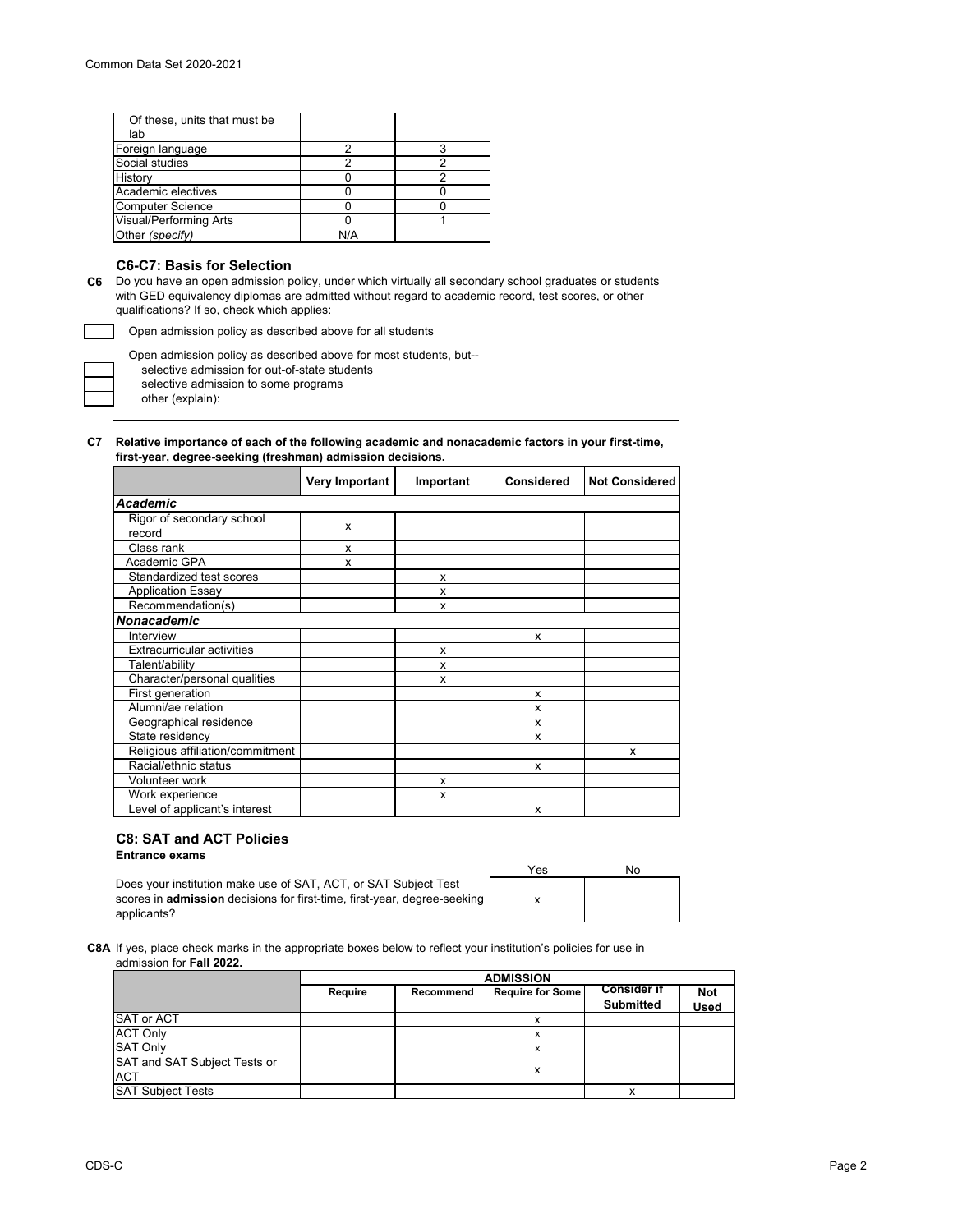| <b>C8B</b> If your institution will make use of the ACT in admission decisions for first-time, first-year, degree-seeking applicants |
|--------------------------------------------------------------------------------------------------------------------------------------|
| for Fall 2022 please indicate which ONE of the following applies (regardless of whether the writing score will be used               |
| in the admissions process):                                                                                                          |

ACT with writing recommended ACT with writing required

x ACT with or without writing accepted

**C8B** If your institution will make use of the SAT in admission decisions for first-time, first-year, degree-seeking applicants for **Fall 2022** please indicate which ONE of the following applies (regardless of whether the Essay score will be used in the admissions process):

SAT with Essay component required

SAT with Essay component recommended

SAT with or without Essay component accepted

**C8C** Please indicate how your institution will use the SAT or ACT essay component; check all that apply.

|                                  | <b>SAT essay</b> | <b>ACT essay</b> |
|----------------------------------|------------------|------------------|
| For admission                    | х                | x                |
| For placement                    |                  |                  |
| For advising                     |                  |                  |
| In place of an application essay |                  |                  |
| As a validity check on the       |                  |                  |
| application process              |                  |                  |
| No college policy as of now      |                  |                  |
| Not using essay component        |                  |                  |

**C8D** In addition, does your institution use applicants' test scores for academic advising?

**C8E** Latest date by which SAT or ACT scores must be received for fall-term admission \_\_\_\_\_\_\_\_\_\_\_\_\_\_\_\_\_\_\_\_\_\_\_\_\_\_ 15-Jan Latest date by which SAT Subject Test scores must be received for fall-term admission

**C8F** If necessary, use this space to clarify your test policies (e.g., if tests are recommended for some students, or if tests are not required of some students):

Testing is optional for most applicants. Testing is required for Homeschool students. Leadership in Medicine programs msut submit SAT I.

**C8G** Please indicate which tests your institution uses for **placement (e.g., state tests):**

|                           | <b>SAT</b>               |
|---------------------------|--------------------------|
|                           | ACT                      |
|                           | <b>SAT Subject Tests</b> |
| $\mathsf{x}$              | AP                       |
|                           | <b>CLEP</b>              |
| $\boldsymbol{\mathsf{x}}$ | Institutional Exam       |
|                           | State Exam (specify):    |
|                           |                          |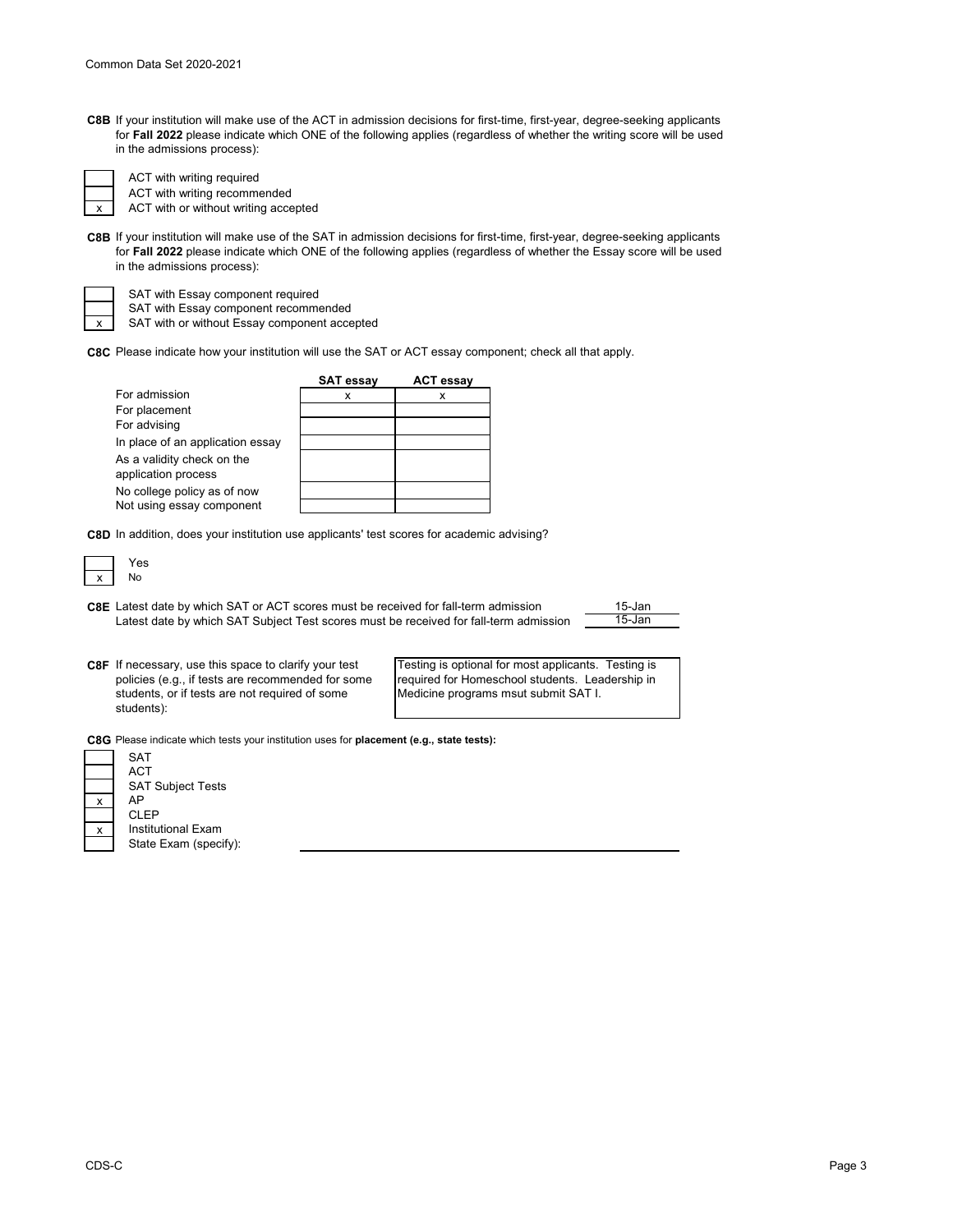# **C9-C12: Freshman Profile**

Provide information for **ALL enrolled, degree-seeking, full-time and part-time, first-time, first-year (freshman) students** enrolled in **Fall 2020**, including students who began studies during summer, international students/nonresident aliens, and students admitted under special arrangements.

- **C9 Percent and number of first-time, first-year (freshman) students enrolled in Fall 2020 who submitted national standardized (SAT/ACT) test scores.**
	- Include information for **ALL enrolled, degree-seeking, first-time, first-year (freshman) students who submitted test scores.**
	- Do not include partial test scores (e.g., mathematics scores but not critical reading for a category of students) or combine other standardized test results (such as TOEFL) in this item.
	- Do not convert SAT scores to ACT scores and vice versa.
	- If a student submitted multiple sets of scores for a single test, report this information according to how you use the data. For example:
		- If you consider the highest scores from either submission, use the highest combination of scores (e.g., verbal from one submission, math from the other).
		- If you average the scores, use the average to report the scores.

|                              | Percent | Number |
|------------------------------|---------|--------|
| <b>Submitting SAT Scores</b> | 52%     | 240    |
| Submitting ACT Scores        | 29%     | 133    |

**For each assessment listed below, report the score that represents the 25th percentile (the score that 25 percent of the freshman population scored at or below) and the 75th percentile score (the score that 25 percent scored at or above).**

| <b>Assessment</b>                         | 25th Percentile   75th Percentile |      |
|-------------------------------------------|-----------------------------------|------|
| SAT Composite                             | 1210                              | 1400 |
| SAT Evidence-Based Reading and<br>Writing | 600                               | 680  |
| <b>SAT Math</b>                           | 610                               | 720  |
| <b>ACT Composite</b>                      | 28                                | 33   |
| <b>ACT Math</b>                           | 26                                | 31   |
| <b>ACT English</b>                        | 27                                | 34   |
| <b>ACT Writing</b>                        |                                   |      |

**Percent of first-time, first-year (freshman) students with scores in each range:**

| <b>Score Range</b>   | <b>SAT Evidence-</b><br><b>Based Reading</b><br>and Writing | <b>SAT Math</b> |
|----------------------|-------------------------------------------------------------|-----------------|
| 700-800              | 26.67%                                                      | 35.00%          |
| 600-699              | 52.08%                                                      | 45.42%          |
| 500-599              | 20.42%                                                      | 17.50%          |
| 400-499              | 0.83%                                                       | 1.67%           |
| 300-399              |                                                             | 0.42%           |
| 200-299              |                                                             |                 |
| Totals should = 100% | 100.00%                                                     | 100.00%         |

| <b>Score Range</b>   | <b>SAT Composite</b> |
|----------------------|----------------------|
| 1400-1600            | 27.08%               |
| 1200-1399            | 57.92%               |
| 1000-1199            | 12.92%               |
| 800-999              | 2.08%                |
| 600-799              |                      |
| 400-599              |                      |
| Totals should = 100% | 100.00%              |

| <b>Score Range</b>   | <b>ACT Composite</b> | <b>ACT English</b> | <b>ACT Math</b> |
|----------------------|----------------------|--------------------|-----------------|
| 30-36                | 51.13%               | 51.13%             | 33.83%          |
| 24-29                | 38.35%               | 33.83%             | 48.87%          |
| 18-23                | 10.53%               | 15.04%             | 17.29%          |
| 12-17                |                      |                    |                 |
| $6 - 11$             |                      |                    |                 |
| Below 6              |                      |                    |                 |
| Totals should = 100% | 100.00%              | 100.00%            | 100.00%         |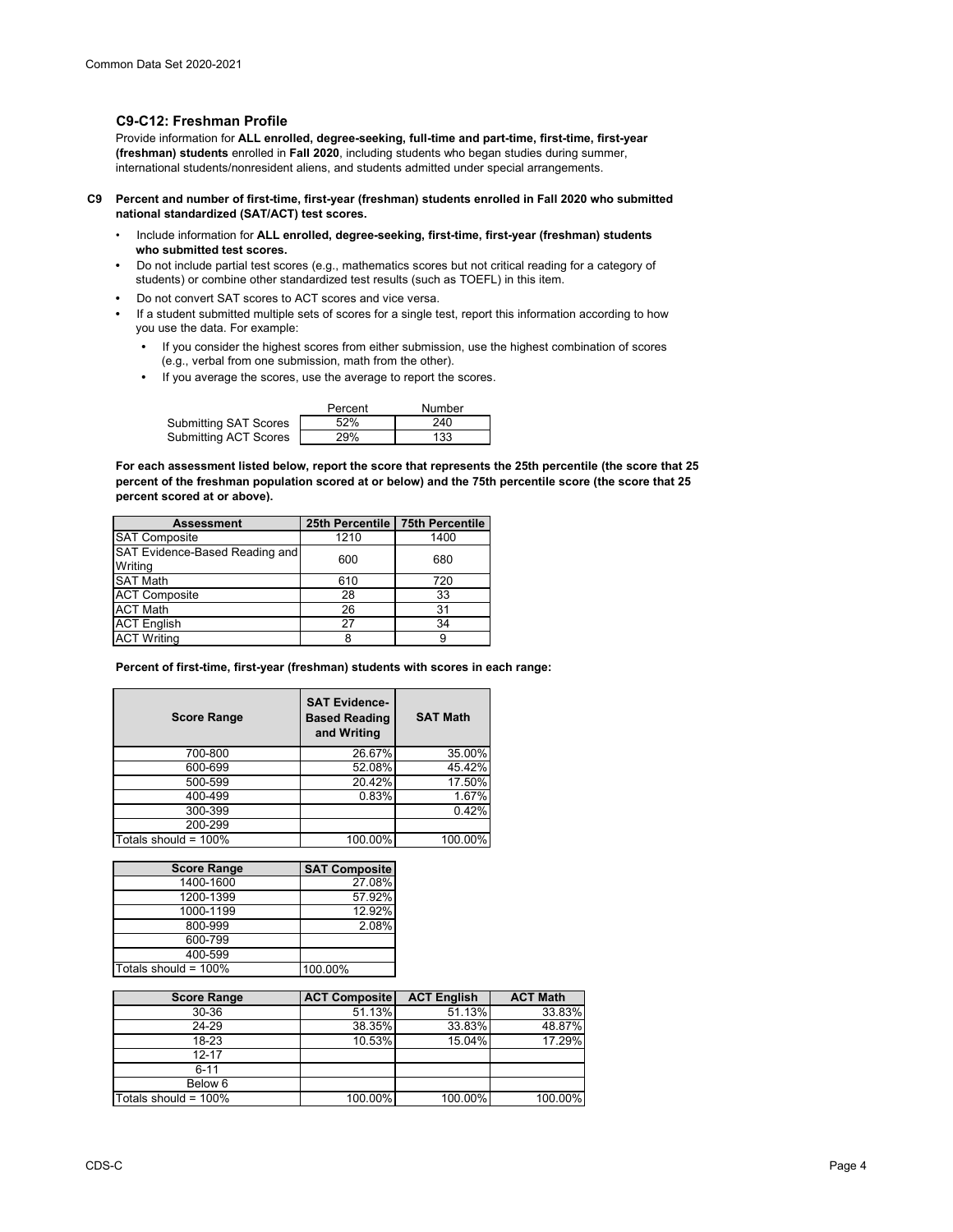**C10 Percent of all degree-seeking, first-time, first-year (freshman) students who had high school class rank within each of the following ranges (report information for those students from whom you collected high school rank information)**

| <b>Assessment</b>                                                         | <b>Percent</b> |                          |
|---------------------------------------------------------------------------|----------------|--------------------------|
| Percent in top tenth of high school graduating class                      | 58%            |                          |
| Percent in top quarter of high school graduating class                    | 81%            |                          |
| Percent in top half of high school graduating class                       |                | 95% Top half +           |
| Percent in bottom half of high school graduating class                    |                | 5% bottom half = $100\%$ |
| Percent in bottom quarter of high school graduating class                 | 1%             |                          |
| Percent of total first-time, first-year (freshmen) students who submitted |                |                          |
| high school class rank:                                                   | 32%            |                          |

**C11 Percentage of all enrolled, degree-seeking, first-time, first-year (freshman) students who had high school grade-point averages within each of the following ranges (using 4.0 scale). Report information only for those students from whom you collected high school GPA.**

| <b>Score Range</b>                        | <b>Percent</b> |
|-------------------------------------------|----------------|
| Percent who had GPA of 4.0                | 9.66%          |
| Percent who had GPA between 3.75 and 3.99 | 18.24%         |
| Percent who had GPA between 3.50 and 3.74 | 21.67%         |
| Percent who had GPA between 3.25 and 3.49 | 18.45%         |
| Percent who had GPA between 3.00 and 3.24 | 18.03%         |
| Percent who had GPA between 2.50 and 2.99 | 11.16%         |
| Percent who had GPA between 2.0 and 2.49  | 2.79%          |
| Percent who had GPA between 1.0 and 1.99  |                |
| Percent who had GPA below 1.0             |                |
| Totals should = $100\%$                   | 100.00%        |

| C12 Average high school GPA of all degree-seeking, first-time, first-year<br>(freshman) students who submitted GPA: | 89.00%  |
|---------------------------------------------------------------------------------------------------------------------|---------|
| Percent of total first-time, first-year (freshman) students who submitted<br>high school GPA:                       | 100.00% |

## **C13-C20: Admission Policies**

#### **C13 Application Fee**

**If your institution has waived its application fee for the Fall 2021 admission cycle please select no.**

|                                                      | Yes  | No |
|------------------------------------------------------|------|----|
| Does your institution have an application fee?       | x    |    |
| Amount of application fe                             | \$60 |    |
|                                                      | Yes  | No |
| Can it be waived for applicants with financial need? | x    |    |
|                                                      |      |    |

**If you have an application fee and an on-line application option, please indicate policy for students who apply on-line:**

| Same fee |
|----------|
| Free     |
| Reduced  |

x **Can on-line application fee be waived for applicants with financial need?**

| Yes | No |
|-----|----|
|     |    |

## **C14 Application closing date**

|                                                            | Yes |  |
|------------------------------------------------------------|-----|--|
| Does your institution have an application closing<br>date? |     |  |

|                                 | Date |
|---------------------------------|------|
| Application closing date (fall) | 1/15 |
| Priority Date                   |      |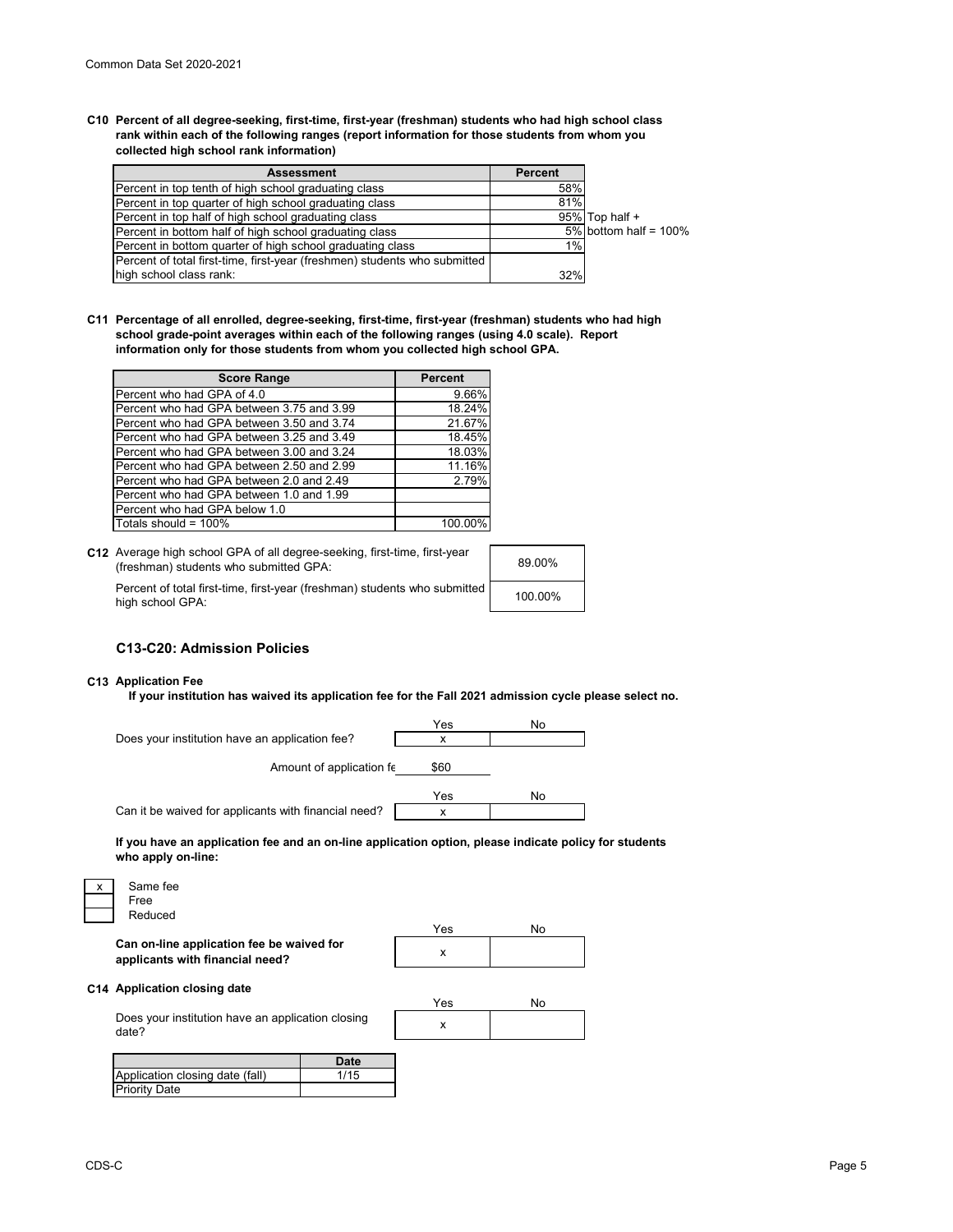|                                                                                                                                                                           | Yes      | No |
|---------------------------------------------------------------------------------------------------------------------------------------------------------------------------|----------|----|
| C15 Are first-time, first-year students accepted for terms other than<br>the fall?                                                                                        | x        |    |
| C16 Notification to applicants of admission decision sent (fill in one only)                                                                                              |          |    |
| On a rolling basis beginning<br>By (date):<br>1-Apr<br>x<br>Other:                                                                                                        |          |    |
| C17 Reply policy for admitted applicants (fill in one only)                                                                                                               |          |    |
| Must reply by (date):<br>No set date<br>2<br>weeks if notified thereafter<br>Must reply by May 1st or within<br>х<br>Other:                                               |          |    |
| Deadline for housing deposit (MMDD):<br>Amount of housing deposit:                                                                                                        |          |    |
| Refundable if student does not enroll?                                                                                                                                    |          |    |
| Yes, in full<br>Yes, in part<br>No                                                                                                                                        |          |    |
| C18 Deferred admission                                                                                                                                                    |          |    |
| Does your institution allow students to postpone enrollment after<br>admission?                                                                                           | Yes<br>x | No |
| 2 Years<br>If yes, maximum period of postponeme                                                                                                                           |          |    |
| C19 Early admission of high school students                                                                                                                               | Yes      | No |
| Does your institution allow high school students to enroll as full-time,<br>first-time, first-year (freshman) students one year or more before high<br>school graduation? | x        |    |
| C20 Common Application: Question removed from CDS. (Initiated during 2006-2007 cycle)                                                                                     |          |    |

# **C21-C22: Early Decision and Early Action Plans**

#### **C21 Early Decision**

Does your institution offer an early decision plan (an admission plan that permits students to apply and be notified of an admission decision well in advance of the regular notification date and that asks students to commit to attending if accepted) for first-time, first-year (freshman) applicants for fall enrollment?

If "yes," please complete the following:

First or only early decision plan closing date First or only early decision plan notification date Other early decision plan closing date Other early decision plan notification date

#### **For the Fall 2020 entering class:**

Please provide significant details about your early decision plan: Number of early decision applications received by your institution Number of applicants admitted under early decision plan



| 11/1  |
|-------|
| 12/15 |
| 1/15  |
| 2/8   |
|       |



### **C22 Early action**

Do you have a nonbinding early action plan whereby students are notified of an admission decision well in advance of the regular notification date but do not have to commit to attending your college?